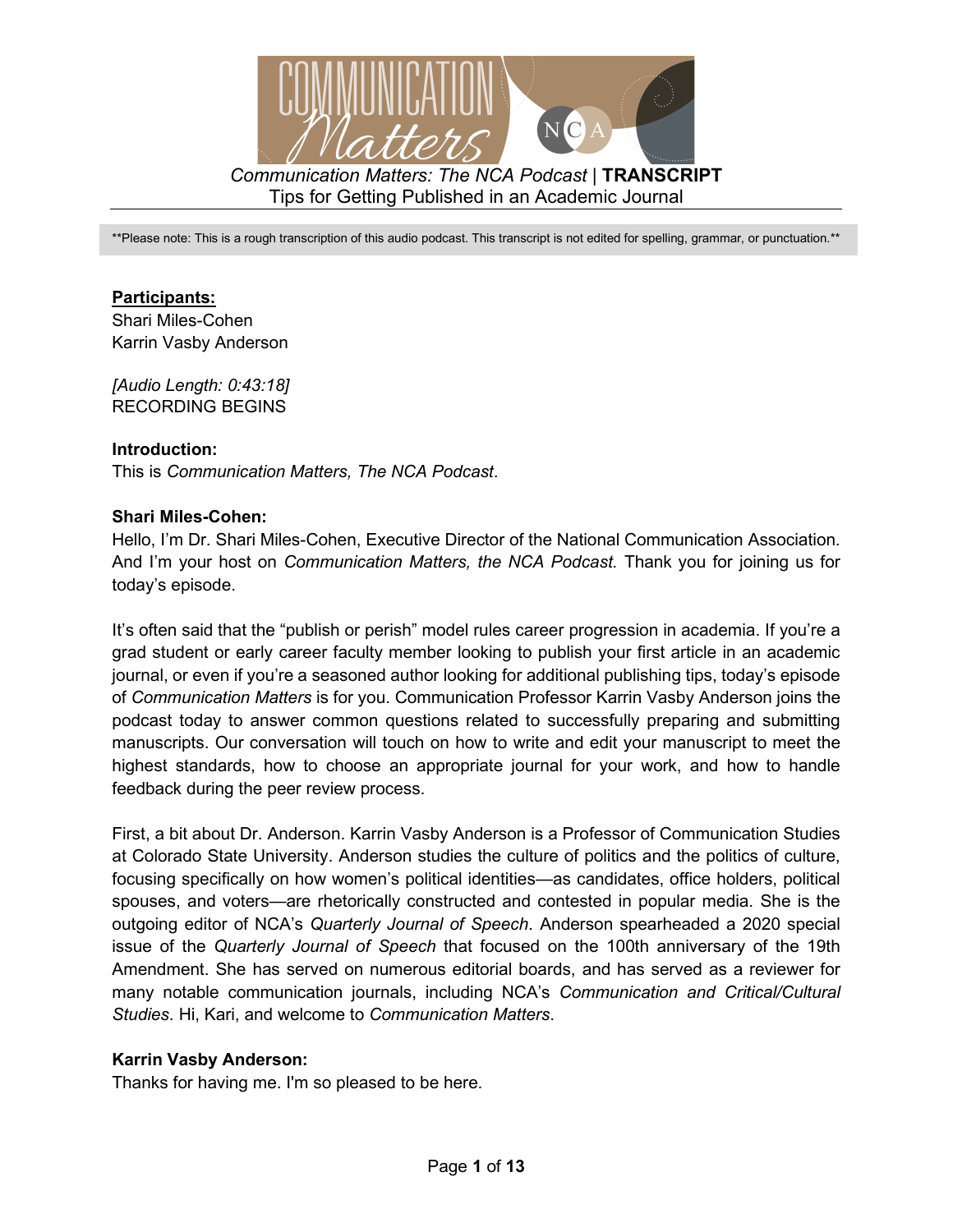

## **Shari Miles-Cohen:**

So let's start with the submission process. Now it may seem odd to start with submissions, but I think listeners will get a feel for why we started with submissions as we work through some of your tips and suggestions. Let's say I have a conference paper that I presented at the NCA Annual Convention, and I'm ready to revise it for submitting to a journal. How do I select a journal? Do you recommend that potential authors research the journal, the journal editor, or both? And why?

# **Karrin Vasby Anderson:**

That's a great question. So first, if you're a graduate student or a very early career scholar, I think it's a good idea to run the paper by your advisor or a writing mentor in between the sort of presentation at conference to submission to a journal because the jump between those two levels is pretty high. So it's good to have somebody look at it with an eye to is this ready to be submitted to a journal. After that, when your paper you think has kind of reached the bar, then it's important to research the editor, not just the journal. So you do want to research the journal. Reading the journals that you're submitting to seems like kind of an obvious tip, but a lot of people don't do that, particularly if you're submitting to a journal that's maybe interdisciplinary or outside your main discipline. So read recent issues of the journal that you want to submit to. But then also, research the editor. And I wouldn't discount the journal as a possible submission outlet based on what previous editors of the journal have accepted or rejected. Editorial philosophies can be quite different. When I was taking over the *Quarterly Journal of Speech,* there'd been a lot of research and discussion of how the *QJS* had not published nearly enough research related to people of color, international research, and such like that. So one of my primary objectives was to get more of that research into the journal. So if somebody was hesitant to submit it, saying well, they haven't published enough of that in the past, that doesn't mean that I wasn't super eager to publish it contemporarily. So do research kind of the editors call for papers and see what their priorities are.

Another tip that I have with respect to researching the journal is be mindful of where the editor is in their tenure and how that might impact your chances. When editors just take over editing a journal, they have a bit more leeway in sort of helping an author get through multiple revisions. So maybe they can accept something early in their tenure, knowing that hey, well, with the reviewers' help and a few revision cycles, we can probably get this to where it needs to be for this journal. If they're at the end of their editorial tenure, they might not have that flexibility. So how much time an editor has left or how full they are in their queue can impact your chances as well. The one thing I recommend not doing though as you're researching the journal and deciding if your essay fits, I don't recommend emailing the editor before you officially submit to tell them about your essay and ask them if it's a good fit. Editors don't really have the time or the resources to pre-review your essay in advance of an official submission, and honestly, you should do enough research on your own and reading of the journal to answer the basic question about fit. You shouldn't have to ask an editor to do that.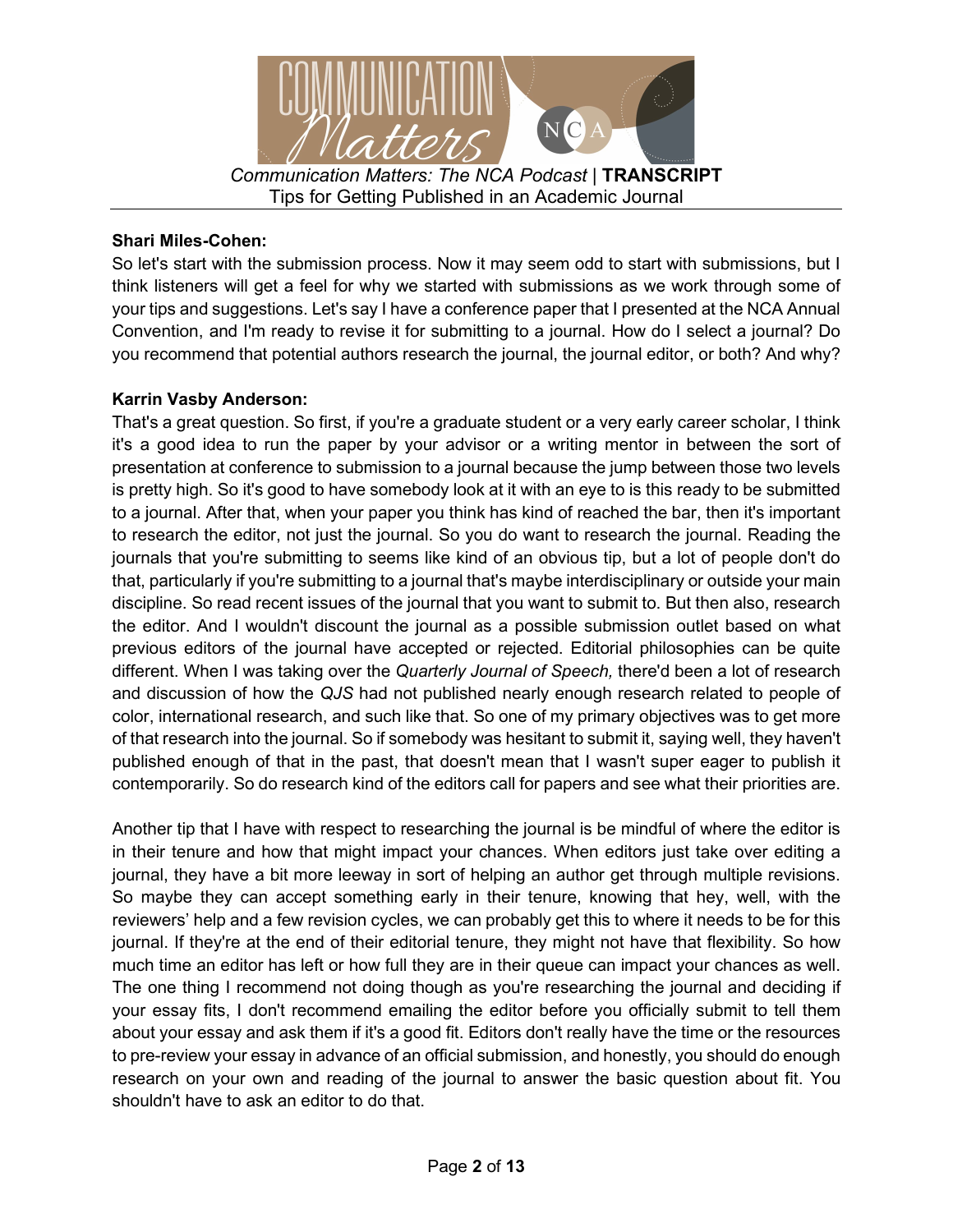

### **Shari Miles-Cohen:**

Kari, thank you so much. It's so helpful to hear both the do's and the don'ts when you're getting feedback on how to move forward with publishing. And I know that some journal editors, their first sort of introductory article in the journal is important to review, but you're also saying to look at the call for proposals or the call for papers for each sort of special issue or each issue of the journal also.

### **Karrin Vasby Anderson:**

Absolutely. Yeah, yeah. So whenever a new editor takes over, they typically, as you know, produce like a call for manuscripts, and that will include—all the NCA journals have official aims and scope that do not change with individual editors. But beyond that aim and scope, individual editors really can set an agenda for their journal, and different editors have different agendas. So yeah, those are very important. And if you're responding to a call for a special issue, sometimes the special issue will be edited by the editor of the journal as when I edited the piece on the 100th anniversary of the 19th Amendment. But oftentimes, the editor will bring in a guest editor to edit a special issue. So in that case, you would want to pay close attention to the guest editor's call and research them as well.

#### **Shari Miles-Cohen:**

And my next question really gets us started with the writing and the editing of the manuscript. For graduate students or early career scholars, it can be tempting to play up an essay's unique contribution to theory and research. So how do you recommend that scholars articulate their essay's contributions? What should an author avoid when describing the impact of their research?

### **Karrin Vasby Anderson:**

Yeah. These are great questions. So you need to be able to articulate the unique contributions of your essay in one to three succinct sentences. Generally, projects can contribute to new theory, they can expand our understanding of a subject based on original archival research, and/or they can demonstrate a methodological innovation. So your first task is to decide which of those your essay makes a contribution in which ways, and then get it down to those one to three very succinct sentences. Now it's tempting for early career scholars or graduate students to say that they're doing something totally new that's never been done before in the field. I encourage people to resist making that claim, particularly in a field like communication studies that is diverse and that does make use of a lot of interdisciplinary research. It would be unusual for a scholar to stumble on something entirely new that nobody's talked about before, and you don't have to prove that to get your research published. All you really need to do is show that you've made a meaningful contribution to an ongoing conversation. So you can do that quite modestly and humbly. Oftentimes, and I've seen on more than one occasion where somebody has submitted an essay and said, nobody's ever looked at this set of texts this way or done this this experiment, and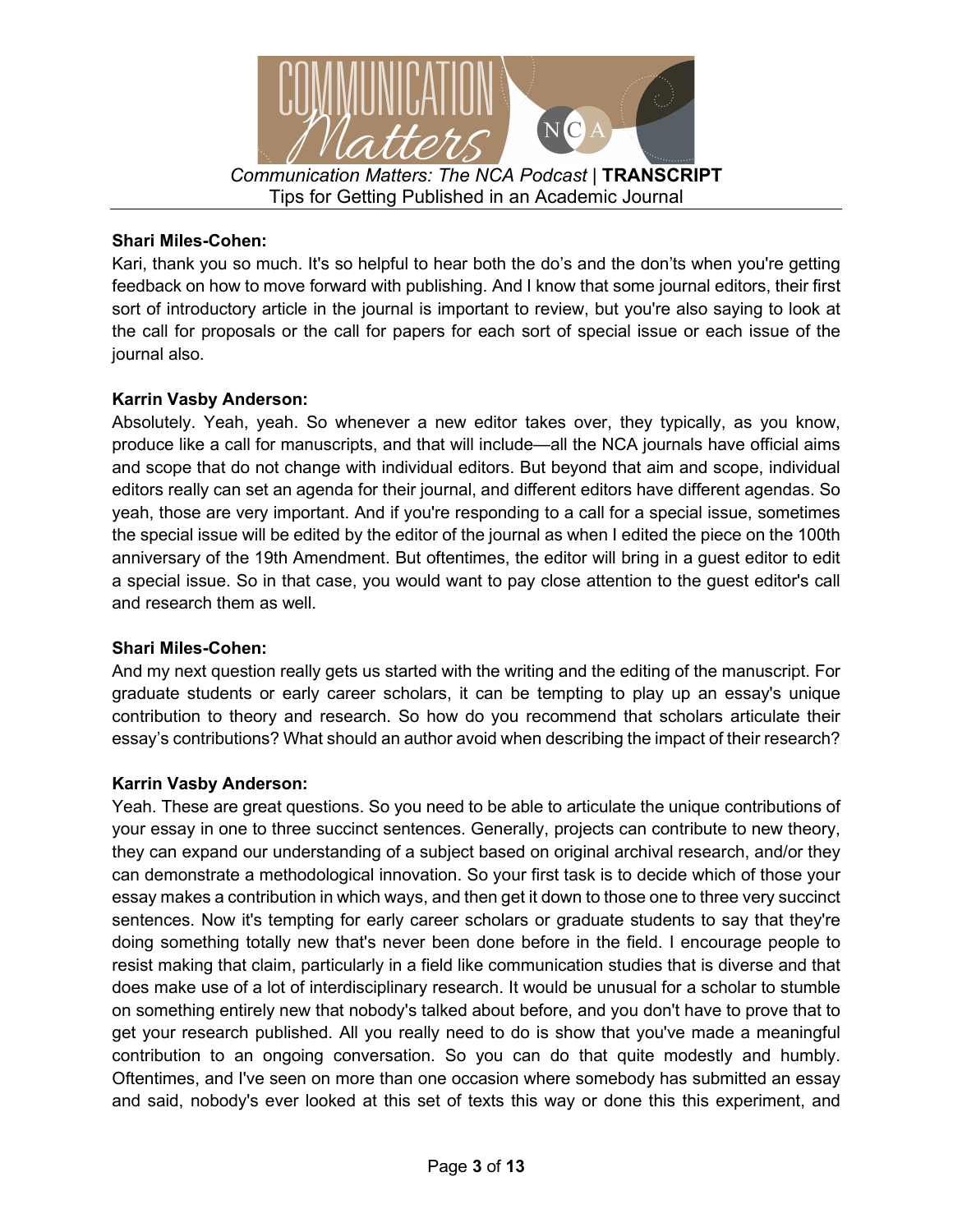

oftentimes, the reviewers will respond, well, is there a reason? Maybe it doesn't need to be done. Maybe it's not of interest or interesting. So just simply saying this has never been done isn't a great way to justify your article.

Instead, you want to justify why you believe the research needs to be done, in what ways it does move a conversation forward. And so I would, as you're thinking about articulating your contribution to the literature, think about it in those terms. Another suggestion is as you're talking about your contribution, in your literature review, connect your argument to an ongoing conversation in the journal. And if you can't find one, that probably means you're submitting to the wrong journal. All right? So as you're doing that journal research that we talked about earlier in our discussion, really pinpoint particular conversations that you can weave your research into in that journal. As you are evaluating the literature and connecting yourself to a conversation, there's sometimes a tendency for scholars to adopt a slash and burn attitude when they're talking about other scholarship, sort of saying, well, this was terrible and that was awful, and I'm going to do this right. I think that's a bad idea generally for a couple of reasons. One is just that the people who you're citing are probably senior and experienced in the field, and they're actually also probably friends with the reviewer. They might be your reviewer. So really saying that they don't know anything about how to do their research is probably just diplomatically not a good call. But also, I think that's kind of an outmoded approach to research, like we have to prove everybody wrong in order to be right or in order to be important. In our field of communication studies, I think it's much more about hey, we've got these really complicated problems and we're all working together to try to solve them, and we can do that by building on one another. And certainly sometimes we diverge and come up with a new approach, but we don't have to tear down everything that's come before to make ours look more important.

Now having said that, that does not mean that you have to defer to norms that are racist, sexist, ableist, homophobic, transphobic, and the like. There are moments in our field where we absolutely stop and say, you know what? There are some practices we are not going to prop up anymore. We're going to do this differently than we've done in the past. And if you're marking a moment like that or if you're calling out a practice that is racist, sexist, ableist, homophobic, all of that, xenophobic, it is perfectly fine to make that clear. So you don't want to defer to norms when the norms themselves are abusive or problematic. All of that said, then the last thing that I'll say on this question is as you're envisioning who might be reading your essay as a reviewer, know that editors often look at your endnotes in order to find reviewers. Right? So the first place we go is our own editorial board. So you can look at our published editorial board and get a sense for who might be assigned your essay. But the people on our editorial board often have manuscripts that they're looking at, and a new one will come in and will have to go off board, particularly if it's an area in which the editor themselves is not an expert. So their own professional network, they might not have a lot of people who are very expert in what your essay is. The first place that editor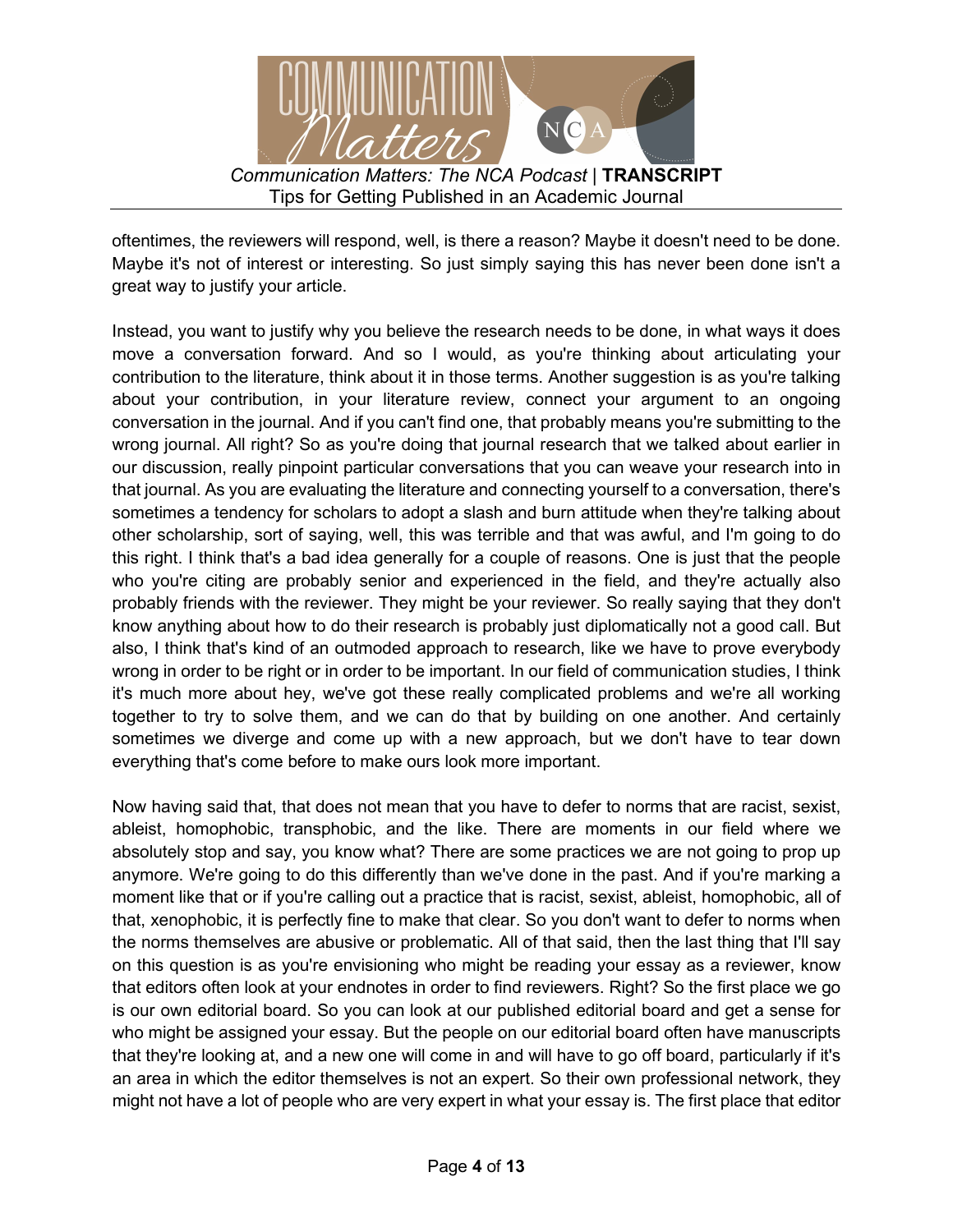

is likely to look for reviewers is your endnotes. So that's another reason why you want to be diplomatic with the treatment of the work that you cite.

# **Shari Miles-Cohen:**

So your last comment was on endnotes. I want to go to the thesis statement which is sort of at the beginning. So what tips and suggestions do you have for authors looking to refine their thesis statements?

### **Karrin Vasby Anderson:**

So I do critical or humanistic work in the *Quarterly Journal of Speech*. And so the suggestion that I have really for anybody is avoid what I call the process thesis. This is super common. A process thesis tells the reader here's the process I went about in doing my essay. So an example of a process thesis would be, "In this essay, I assess how Hillary Clinton was framed during her presidential bid using framing analysis." Okay. That tells me what process you went through in your research, but it doesn't tell me what your argument is. All right? In critical humanistic scholarship, we are really interested in tell us what your argument is. What is the new contribution you make to this conversation? So an example then if I was rewriting that process thesis, I would say, "In this essay, I argue that Hillary Clinton was constrained by the female presidentiality paradox." Okay. That's what I'm contributing to this conversation. That's my theoretical innovation. Make that front and center. So we then in rhetoric, communication studies, we use a lot of firstperson active voice when we're putting together our thesis. There might be occasionally social science journals that want you to do third person or that don't use the sort of "I" language. And so that's, again, where you'll have to read the journal and see what the norms are. But in general, you want it to be clear, concise, active voice, and really foreground what your argument or contribution is.

One other thing that I will say with respect to active voice is that when I say have a simple declarative sentence, a lot of times academics introduce a verbal hedge into their thesis statements or scholarly claims in an article. So for example, they might say, "This essay seeks to argue," right? Adding that little "seeks to." And I think it's because earlier I said you want to be modest with your contributions. I think that we're sort of taught to try to make claims that we can easily defend. But what I would say is by the time your research is getting published in an NCA journal, you need to be sure about your contribution. So rather than saying, "This essay seeks to argue," I would say, "In this essay, I contend." All right? And just that. It's a very small—

### **Shari Miles-Cohen:**

It's a big difference.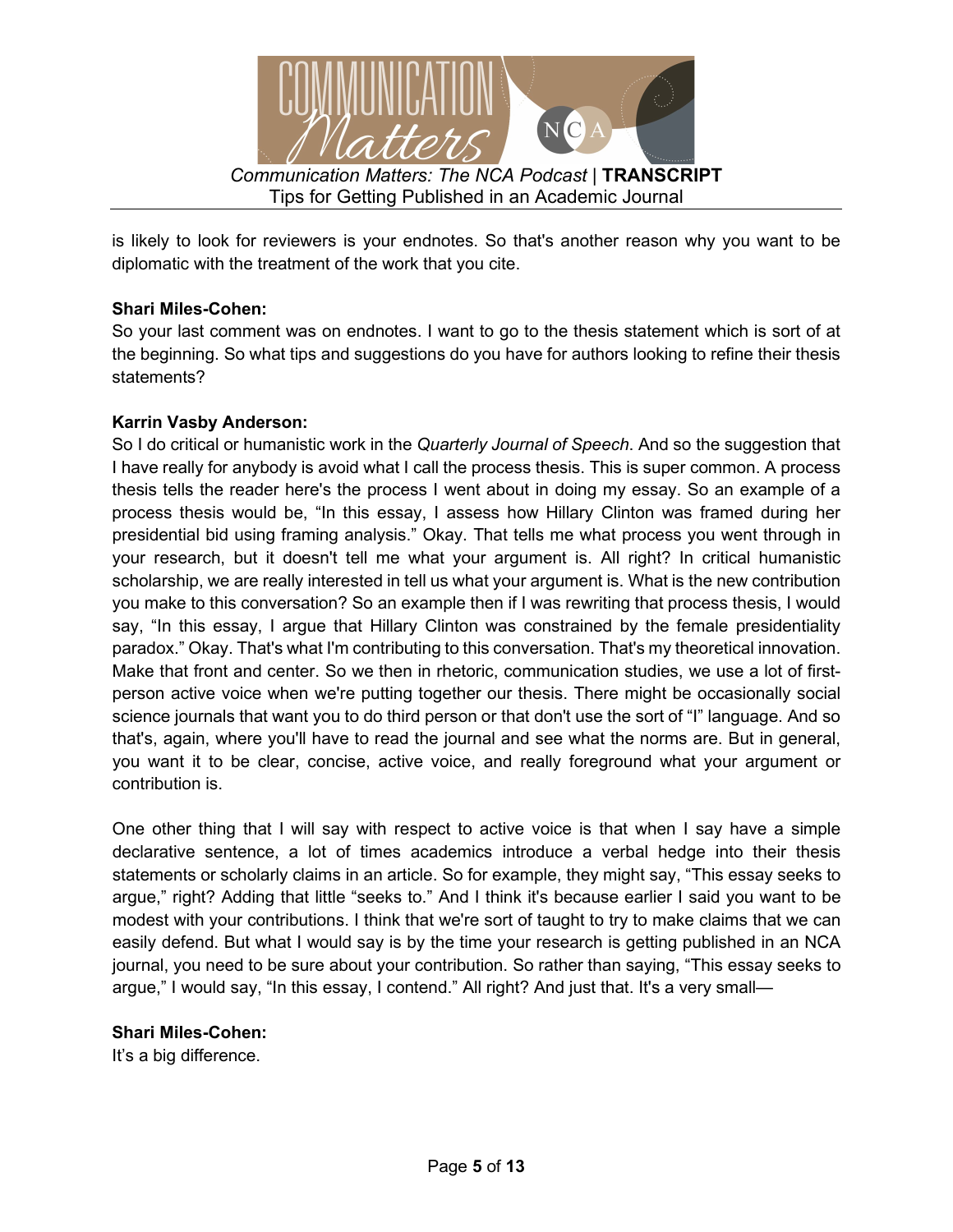

## **Karrin Vasby Anderson:**

Yeah. It's a small verbal change, but it makes a big difference in your essay for sure.

# **Shari Miles-Cohen:**

Absolutely. Can you also discuss how an author can use an a journal style manual?

# **Karrin Vasby Anderson:**

Yes. So some journals accept more than one style manual. They might say either prepared according to APA or MLA. Other journals say you must use Chicago Style, for example. So they will all have a style manual. In addition, in the instructions for authors for individual journals, there might be additional style recommendations for that particular journal. So I know that the *Quarterly Journal of Speech,* for example, we use the Chicago Manual of Style, but we also have a few specific recommendations that are very particular to *QJS.* So go to the journal's website and see what their instructions for authors are and make sure that you really carefully prepare your essay according to their required style manual. Occasionally, you'll find something in the instructions for authors, and it looks like it doesn't match what you're seeing in the journal. I know that sometimes when there's a turnover of editors, sometimes little changes are made. So if you're ever looking at the instructions for authors, and it doesn't seem to match what you've been reading in the journal, you're always welcome to reach out to the editor for clarification. And I do think that it's worth your time because if you don't prepare your essay with that journal style manual in mind, it kind of looks like you never intended your essay to come out in that journal. It looks like that journal is sort of like an also-ran or an afterthought. And you don't want to send that message when you're submitting to a journal. You really want it to say like this is the right journal for this research. And so making sure that your style manual is up to date weirdly sends a big part of that message.

### **Shari Miles-Cohen:**

My next question then is why is copyediting a manuscript before submission so important?

# **Karrin Vasby Anderson:**

Oh, it's just critical. It's absolutely critical for so many reasons. One is, again, sort of that message that you send to the reviewers and the editors. If your essay is replete with typos or it has citation errors or other mistakes, it really just says to the editor and the reviewers, I didn't do my due diligence with this and now I'm asking you to do due diligence with it when I didn't even really have time to do it myself. So you never want to send that message. Secondarily, another reason why copy editing is such an issue is because the editor and the author and the editorial assistant really work together to make sure that the essay is copyedited thoroughly before it goes to publication. Now there is a production editor, and the publisher will send it to a copy editor. But truthfully, that copy editor is working with many different journals and many different style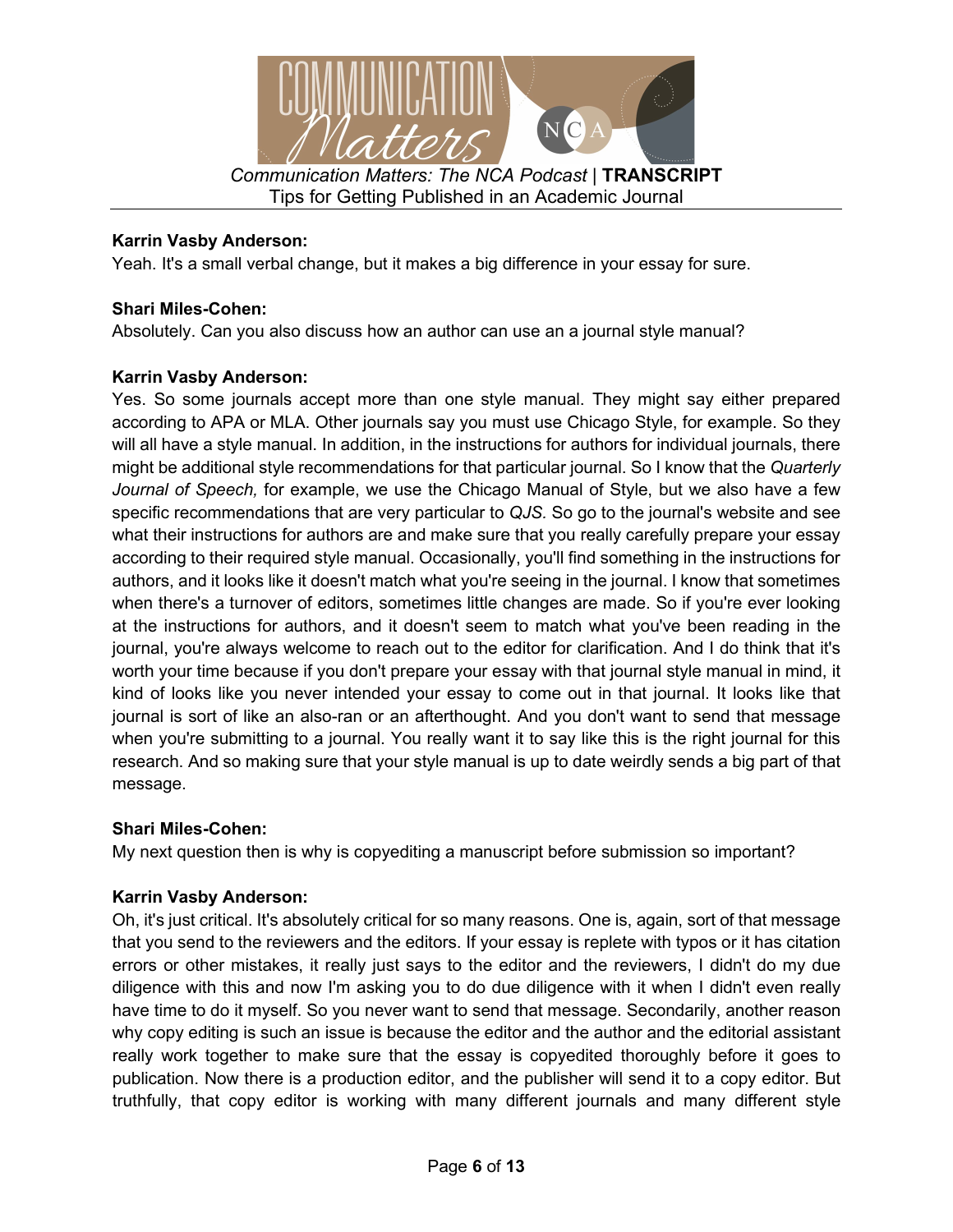

manuals. And so I have found that really the true quality control for individual essays is the author, editor, and the editor's editorial assistant. So any work that you can do before you even send it in to just make sure your citations are correct and everything is as it should be, that just makes the process move much more quickly and move more smoothly along in the later stages of publication.

# **Shari Miles-Cohen:**

And I know that some certainly new authors might be nervous about sharing their work with a colleague. But do you recommend that authors ask a colleague to review their work prior to submission?

### **Karrin Vasby Anderson:**

Yes, yes, yes. This is important at all stages, and let me talk about why. So graduate students certainly have their advisors, and if they're seeking to publish something in a journal that's not in their advisor's wheelhouse, I would definitely take advantage of other faculty members in their program. That's literally our job, and you're not asking inappropriately if you ask us to help you work something into submission. That's part of what we do in those big graduate programs. So ask your advisor or if you're an early career scholar, a trusted writing mentor if you think that this is both ready for submission and for publication recommendations. I said that you have to research not just the journal but the editor. More advanced people in the field will often be friends with people who are journal editors or they will have gone to graduate school with them. They will know little insights that are important and can really make or break your submission, but you would really have no way of knowing that if you're not talking to somebody who's in that professional network. So it's always a good idea to have people review your work when you're an early career scholar. It's actually just as important to do it at mid and late career as well. Midcareer scholars I think benefit from having writing groups and peer feedback. So people who are in mid-career will also be networked with editors and can also have great just sort of seasoned feedback on your paper. So if you're targeting a specific journal in that context, you can reach out to somebody who you know has published successfully in that journal. They may or may not have time to actually read your whole paper, but they can give you some feedback at least about the topic and how the editor might respond to that topic.

But something that I've seen being editor of *QJS* is that very, very senior, seasoned scholars actually benefit by having newer scholars review their work. Because the newer scholars who are closer to graduate school and comprehensive exams will be more up to date with what the theoretical discussion is right now, what the methodological trends are happening in the field, how we're talking about issues related to race and gender and sexuality, are we using the correct terms, are we being respectful with how we deal with the literature, are we citing, is our citational diversity reflective of who's published recently and reflective of people of color, women scholars,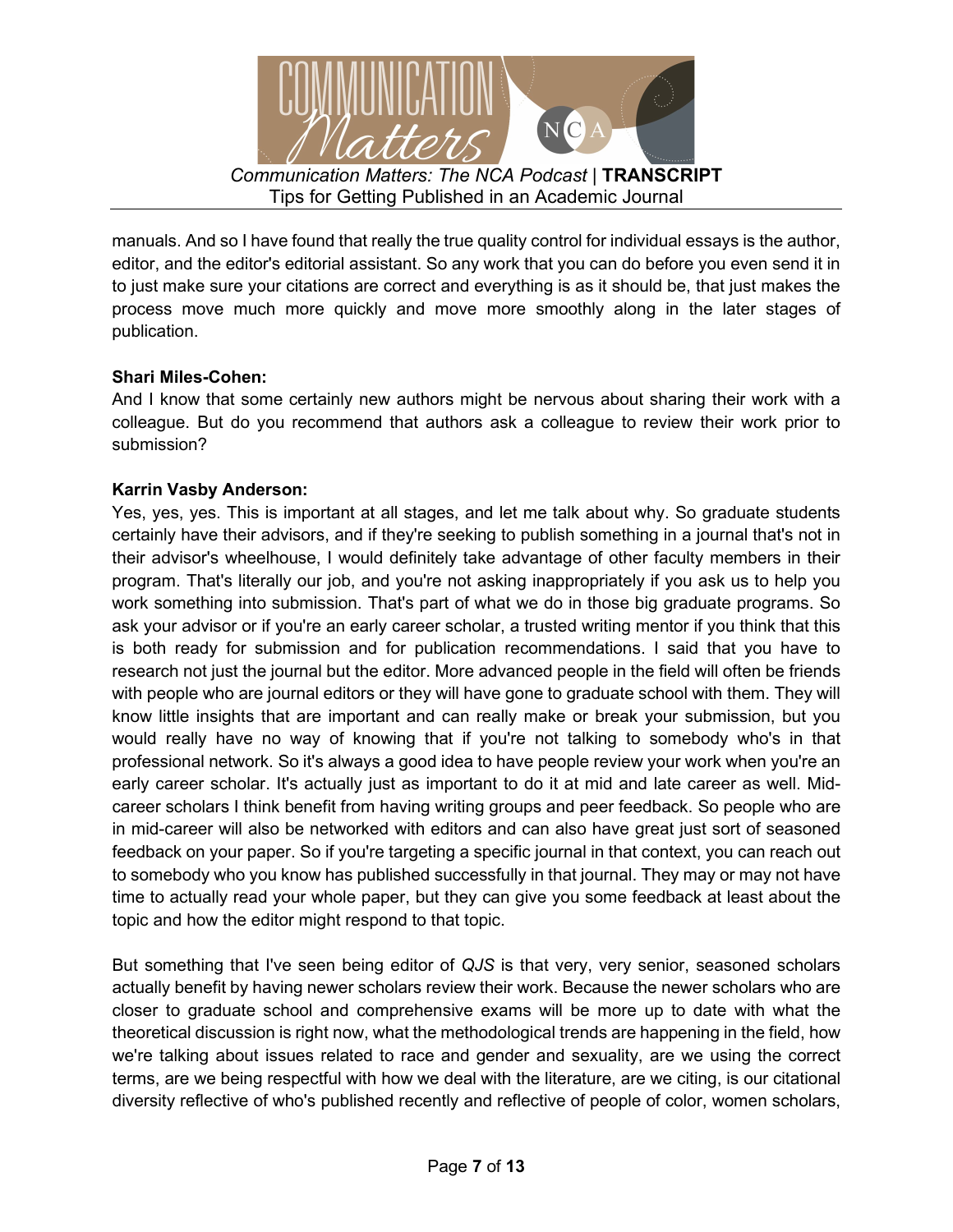

just whatever is relevant for that piece. And so very seasoned scholars I think benefit from having peer feedback from newer scholars.

# **Shari Miles-Cohen:**

That's an excellent point, Kari. So I've picked out my journal, and I've revised my paper using your excellent tips. I've researched the editor. I've read the call for manuscripts. I've had a colleague review my paper. And so now I'm ready to submit to one of NCA's 11 academic journals. So after I finally hit submit on my paper, when should I expect to hear back? How long should I wait before I reach out?

# **Karrin Vasby Anderson:**

Yeah, that's a great question. So I think at minimum you should give the editor 12 weeks, about three months to hear back the initial decision from submission. As I understand it, NCA journals are pretty good at staying on that schedule. I know that some of my colleagues who submit in to interdisciplinary journals in other fields, sometimes the response is quite a bit slower. I think NCA does a really good job of staying on schedule for authors. So not every journal will get back to you in three months, but if you haven't heard within three months, it is appropriate to reach out to the editor and just politely ask kind of what stage of the process they're in. And if they don't have the results for you at that point, they should at least be able to give you a sense for how much longer it will be. What I try to do as editor is if it's hit that three-month mark, I try to reach out to authors and say, hey, just want you to know you haven't dropped off my radar. I've talked to the reviewer. They're running a little late, but I've given them this deadline. And so I just try to keep people up to date. Now having said that, there are definitely situations where it takes longer than three months. During the height of the pandemic, when people were homeschooling and teaching online classes on the fly, the response was sometimes slower just because we all have to prioritize accordingly. So there might be situations where it takes longer. But if it's three, four, five months and you haven't heard, definitely reach out to the editor and just ask for an update.

### **Shari Miles-Cohen:**

Thank you. So when I was finishing my graduate work, I submitted a paper, and I got my first revise and resubmit letter. And I was devastated. And so I'm wondering were you to have been in my advising circle, what would you have said to me as a graduate student having submitted my first paper and gotten a revise and resubmit letter?

### **Karrin Vasby Anderson:**

I would have said, you just won the lottery. The vast amount of research that is submitted to a scholarly journal, we're talking like 90% or more for an NCA journal, gets a reject. And a revise and resubmit basically means that the editor thinks your essay has a chance. They're rooting for it. The reviewers gave them feedback that said, this might actually be able to be published in this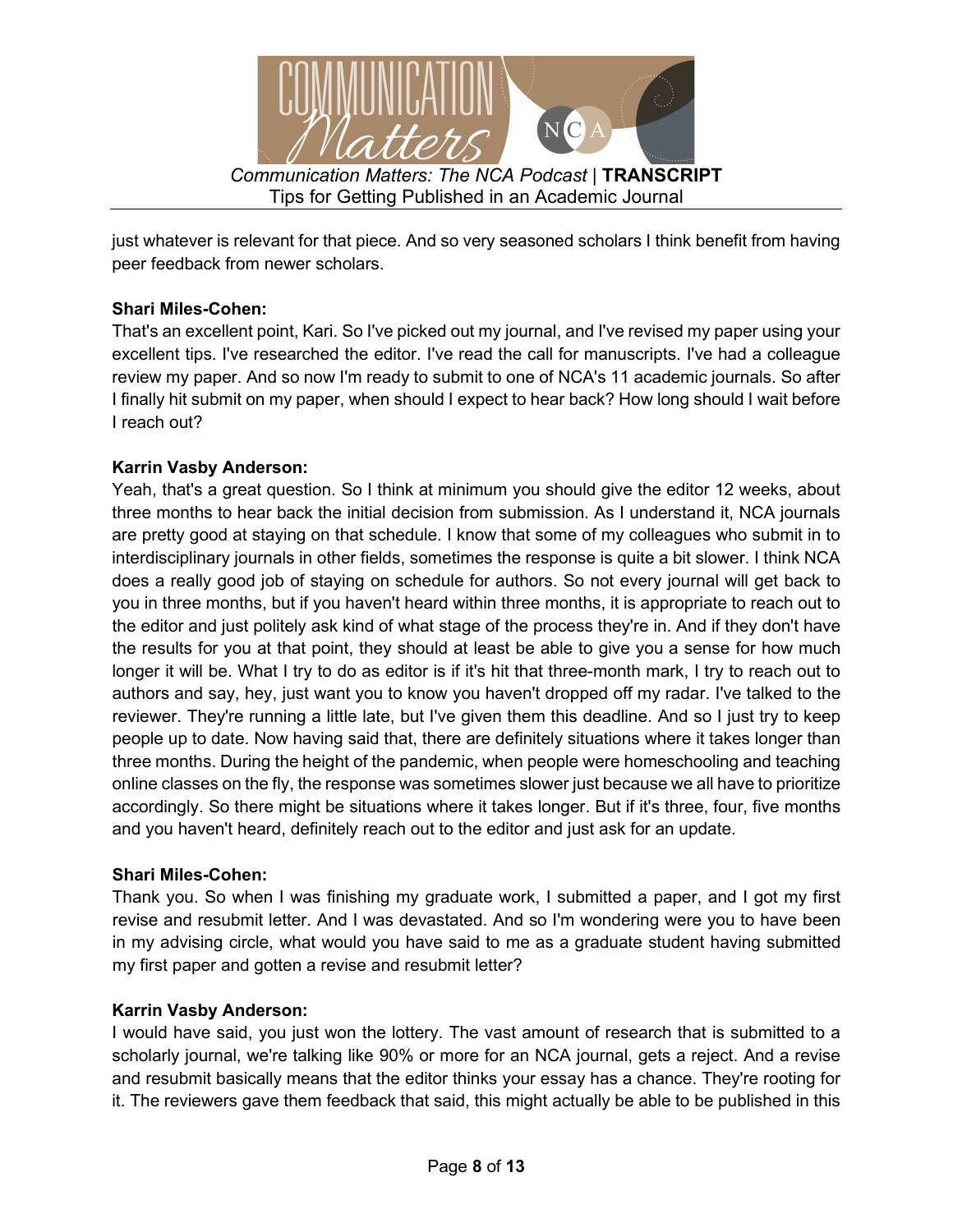

journal with some modest or maybe more moderate changes. Again, that puts you in the top 10% of everybody who's submitting to the journal. So do a little dance, be excited, and celebrate yourself. And then really sit down after a couple of days and try to digest the feedback and see what are they asking for. Are they asking for major changes, minor changes? Sometimes you'll get feedback that says we really need a major revision. But when you actually look through what they're asking you to do, you're like, I can do that. That's totally doable. So there's that. You're also deciding at that point what revisions you're willing to make, and maybe are there some issues where you might push back a little bit gently on the reviewer or the editors. So in that moment though when you get the revise and resubmit, know that that's great news, it bodes well for your essay, and celebrate your accomplishment.

# **Shari Miles-Cohen:**

Oh, if only I'd known you back then.

# **Karrin Vasby Anderson:**

Yes, indeed. And I will say, along those lines, getting a rejection is also sometimes a really important part of the process, particularly when—I mean the thing that I've been so impressed with, with most of the people who review for *Quarterly Journal of Speech* in the time that I've been the editor, is because we know that 90% or more pieces will get rejected, we don't want that threemonth period to be a waste of time for you. And so the feedback can be substantive and useful and helpful. So it's more discouraging to get just a flat out rejection. But put that away and then revisit it and say, all right, here are three smart people who gave me substantive responses to my essay. What can I learn from these reviews and how can it help me maybe get the revise and resubmit to the next place that I submit?

### **Shari Miles-Cohen:**

And you've already introduced this, but receiving feedback, it can be challenging even for really experienced scholars. And so what additional advice do you have on how to approach the revision process?

### **Karrin Vasby Anderson:**

Yes. So it's human nature for us to I think be defensive, particularly if we've done our due diligence, like it's taken us a couple of years to even get this essay to the place where we submit it. So we're very invested in what we have done. But what I would say is as much as possible, approach the process of peer review openly. In my experience, the vast majority of reviewers do their work in good faith, and they're rooting for the essays eventual publication. If they identify a problem and suggest a solution, generally it's because they're trying to help. Now that doesn't mean that you will always solve the problem in the way that they suggest, and you don't always have to solve the problem in the way that they suggest. But if they've identified a problem, it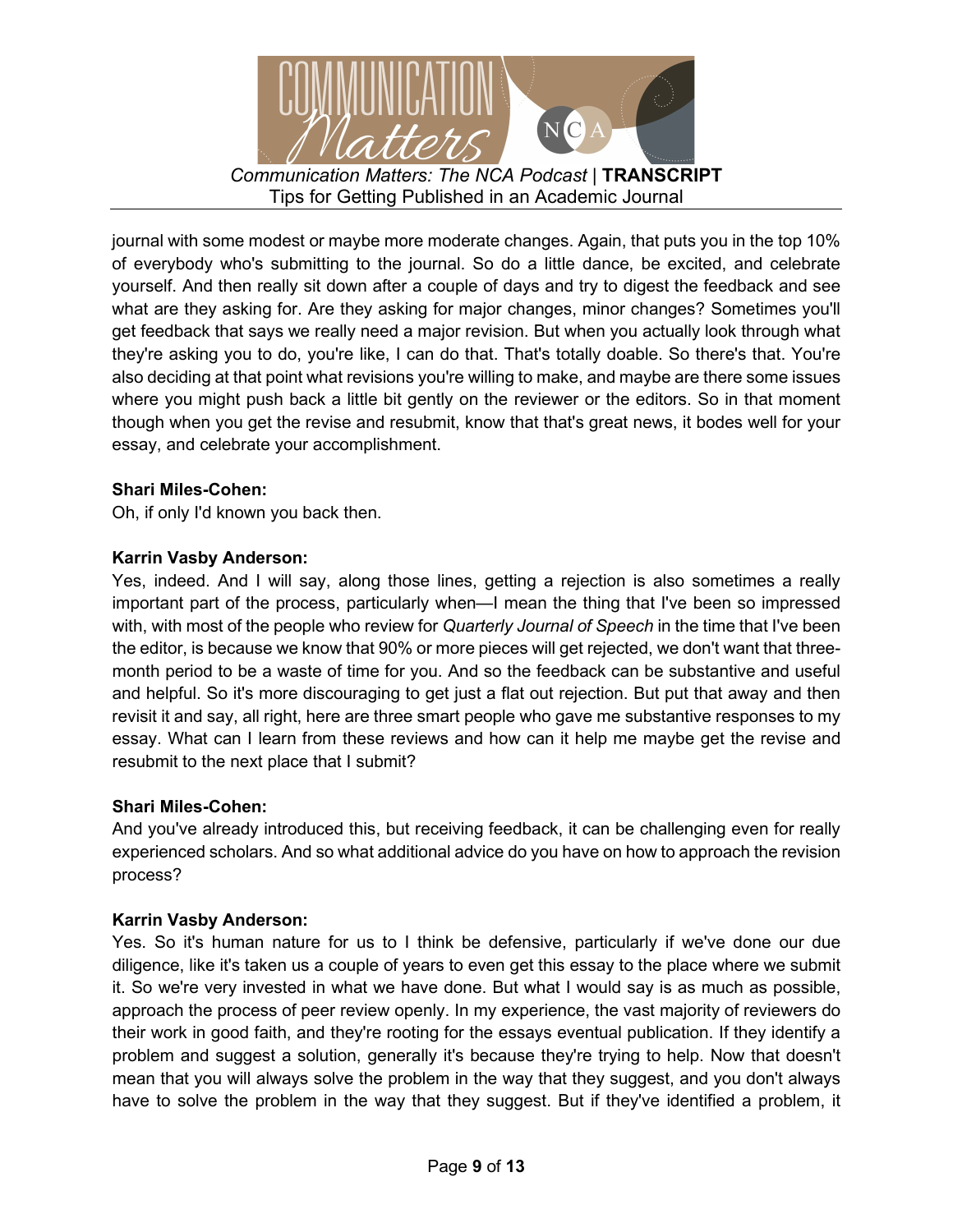

probably means they're not the only reader who will see that as a problem. So I do think you need to be open to all right, how can I address that concern. The second thing to know when you're evaluating feedback is that editors have different philosophies regarding whether or not you need to get a yes publish this from all reviewers. So some editors say, it's your job convince the reviewers, and then they will convince me. Some editors say, well, you have to convince me, and the reviews are advisory essentially. And some editors say, I'm the tiebreaker. So if you don't convince both reviewers, you have to convince at least one or two of them and then myself. So I definitely think that you should try to find out from—you can individually ask the editor kind of what they're looking for in a revision if they haven't given you a lot of direction in their decision letter. You can always go back and forth with an editor. You can't with the reviewers obviously, but you can with an editor. And most editors are open to that conversation.

But finally, I will say when you're practicing the skill of receiving feedback—and I tell my graduate students, you're developing that skill as much as any other in graduate school, the skill of receiving feedback constructively. Even if the feedback isn't offered in as constructive of a tone as we would like, you can choose to receive it constructively. But know that the process of peer review is idiosyncratic and sometimes fickle. A decision on your manuscript is not a referendum on you as a writer, a scholar, or a person. And it feels like it is, but just know that it's not. And as somebody who's been doing this now for several decades and who's seen it from the chair of the researcher, the chair of the reviewer, and the chair of the editor, I will say that how a reviewer responds to your essay depends sometimes on the day that they read it. Like what's happening in their life affects how they respond to your essay, and it affects how much feedback they give you and the tone of that feedback. And so while as an editor, I certainly see it as my job to intervene if the tone is inappropriate or anything like that, not every editor does that or is able to do that successfully. So just know that you might submit the very same essay to a different reviewer or even the same reviewer on a different day, and the reaction might be different. So don't put too much stock, positive or negative, into any individual review.

### **Shari Miles-Cohen:**

That's very helpful. I sort of feel like graduate students should have that framed in their rooms or have it written on their mirrors in the morning. They see it every morning before they leave the house.

### **Karrin Vasby Anderson:**

Absolutely.

### **Shari Miles-Cohen:**

And sometimes, as you mentioned, the reviewers can contradict each other. I'm wondering what your advice is for authors on how to handle that. And I know that my next question is really about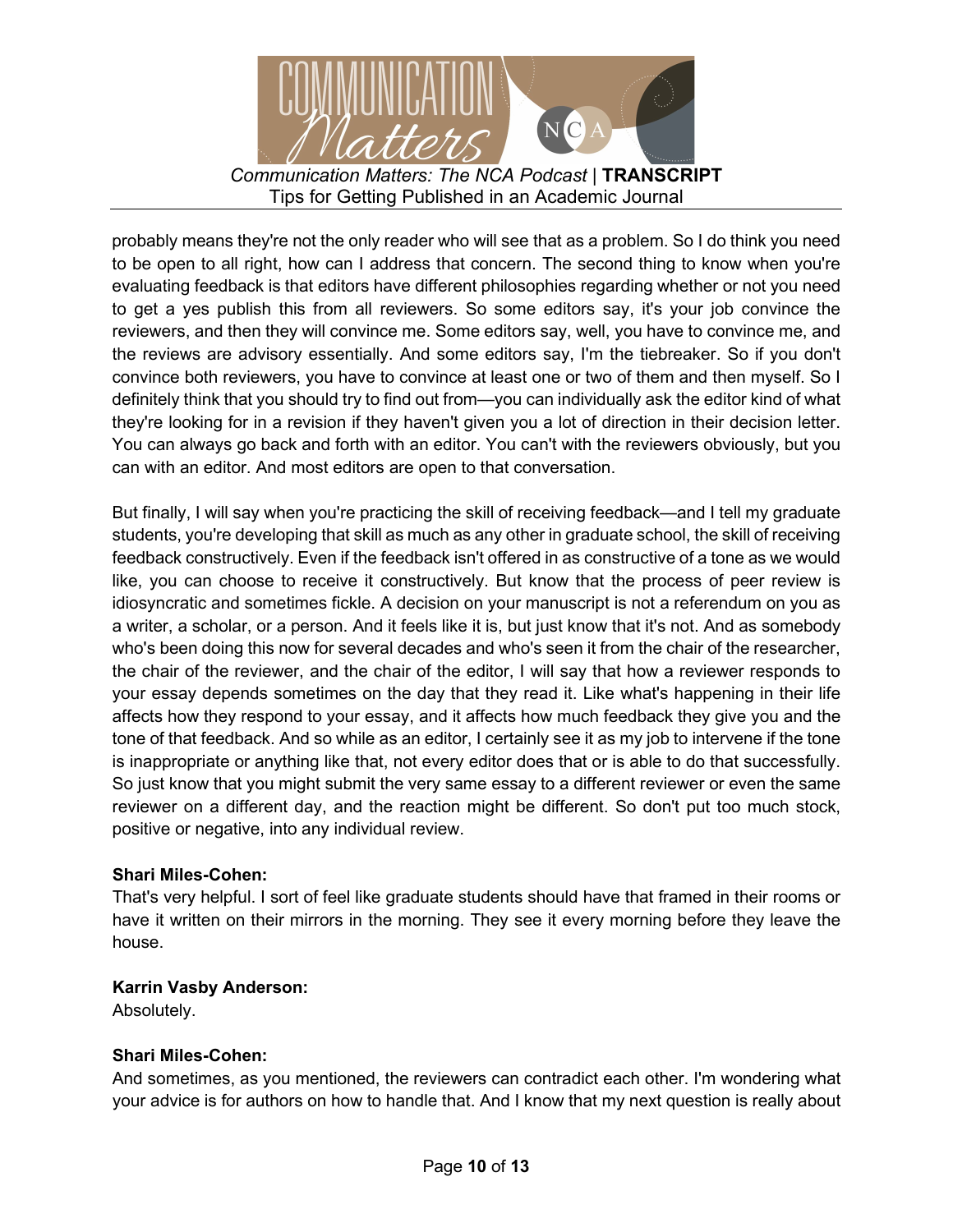

the letter that accompanies the revised article when you send it back and is that a place to discuss the contradictory review.

# **Karrin Vasby Anderson:**

Yes, absolutely. So yeah. I know that certainly as *QJS* editor, I've occasionally gotten two reviews that are like diametrically opposed. And so when I have a case that's that blatant, usually I reach out to the author individually or I make clear in my decision letter which reviewer I agree with. And it's not saying that one reviewer is wrong or right. It's just saying, okay, well, two people think this, and one person thinks the other thing. So why don't you go with what two people say? So hopefully, if it's really contradictory, the editor will weigh in independently. If they don't, it is fine to just sort of reach out and ask for guidance. Sometimes you as the author might have a strong preference for one or the other. So in that case, if you have a strong feeling, then I would maybe not reach out to the editor. I would instead just focus on making your case explaining why you agree with one reviewer, responding in a thoughtful way in the letter that accompanies your revision, thanking the other reviewer for their perspective but explaining why you went in a different direction. And that letter that you craft with your revision is an important document. The most successful ones I think are grateful for the reviewers' and the editors' time and effort. They sort of succinctly say, I agreed with X, Y, Z suggestions. I've done those things. So if all you did was take the reviewers' suggestions, you can just simply say very quickly how you did that. You don't need to belabor the point. But yeah, if there's a point where you didn't take a reviewer's suggestion or you made a change that addressed the problem but maybe in a different way than what the reviewer suggested, say that. Take some time to explain that.

And I have a practicality as well. When you're preparing that letter that goes with a revision, make sure that you prepare it without any identifying information because sometimes the editors either don't have the technological access or just don't know how to hide that letter from a reviewer if it has identifying information in it. So if you're preparing like a Word document or a PDF to upload with your revision letter, just make sure that your identifying information is not anywhere in that letter, and then that'll just maintain the integrity of the anonymous peer review.

### **Shari Miles-Cohen:**

Can you talk about how published communication scholarship matters to the discipline of communication, to our communities, and to our world?

### **Karrin Vasby Anderson:**

I'm so glad that you asked that. I am really passionate about the work that we do in our journals. Now I know that some people regard traditional academic research somewhat derisively because they say, oh, it's locked away where only a few people can read it or nobody's interested in it or whatever. People say this is about academic research. But there are so many ways that research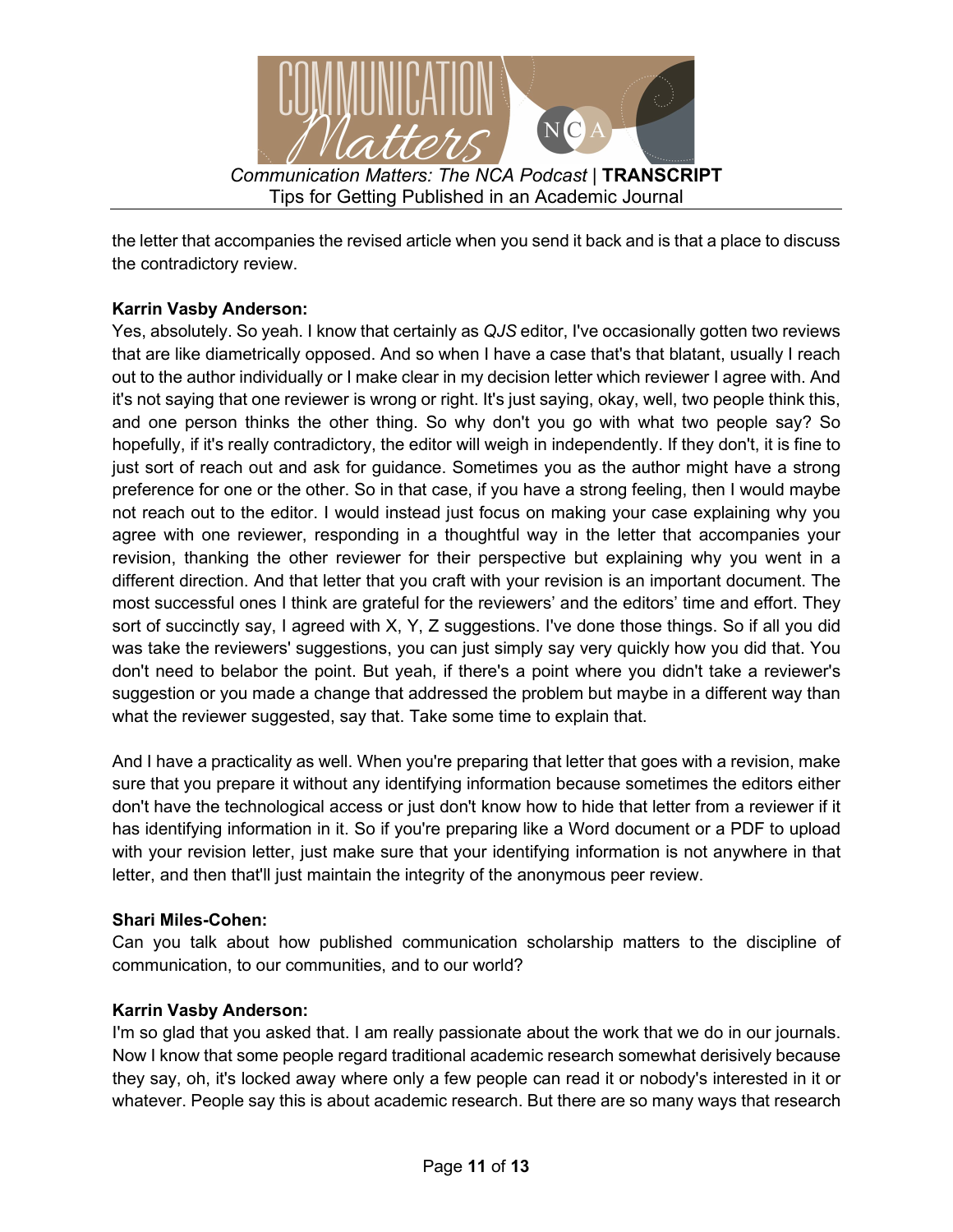

in a journal is both practical and meaningful. Of course, what we publish in our journals impacts what we teach in the classroom, and it provides us with additional tools in our own research. Those are important goals. But even beyond that, academic theory routinely makes its way into the public dialogue. This might be through public-facing scholarship like NCA's *Communication Currents* or it could be websites like The Conversation in which academics are asked to translate their scholarly expertise and comment on current events. I know that the conversation in particular is published open access so journalistic outlets can republish it. And so you routinely see things that will go from the pages of a journal into a popular source like The Conversation and then into a journalistic source like *USA Today* or *The Washington Post.* Communication scholars in our field have had conversation pieces get picked up by *The Washington Post.* But there was an example a few years ago, and it was a commercial for Gillette razors, which explicitly addressed the issue of toxic masculinity and used the phrase "toxic masculinity." And I was struck by that because I was like, all right, that's a great example of something that absolutely was birthed in the pages of an academic journal. And through public dialogue and take-up and additional academic work and journalistic exposure to that work, it found its way into a Gillette ad. So I think that's a practical example of how theories that develop and circulate in scholarly journals eventually do make their way into mainstream conversation. The work that we do in our journals is interesting, it's important, and it's impactful. That's why I'm so appreciative of the work that NCA does not only to help us publish our research but help us get it out into the wider world as well. And one of the greatest privileges of my career has been serving as an editor for the *Quarterly Journal of Speech.*

# **Shari Miles-Cohen:**

Dr. Karrin Vasby Anderson, thank you so much for this interesting, important, and impactful discussion today.

### **Karrin Vasby Anderson:**

Thank you.

### **Shari Miles-Cohen:**

And thank you for joining me today on *Communication Matters*. Visit natcom.org/journals to learn more about NCA's 11 academic journals and submit your manuscript. And be on the lookout for the first call for submissions from NCA's newest journal, *Communication and Race,* later this year or early next year. Thank you.

In related NCA news, I am pleased to announce that four new NCA journal editors have been approved by the NCA Legislative Assembly. The newly elected editors will begin processing manuscripts in early 2023 and will oversee the volumes published in 2024-2026. Kyle Rudick is the editor-elect for *Communication Education*. Armond Towns will serve as the inaugural editor